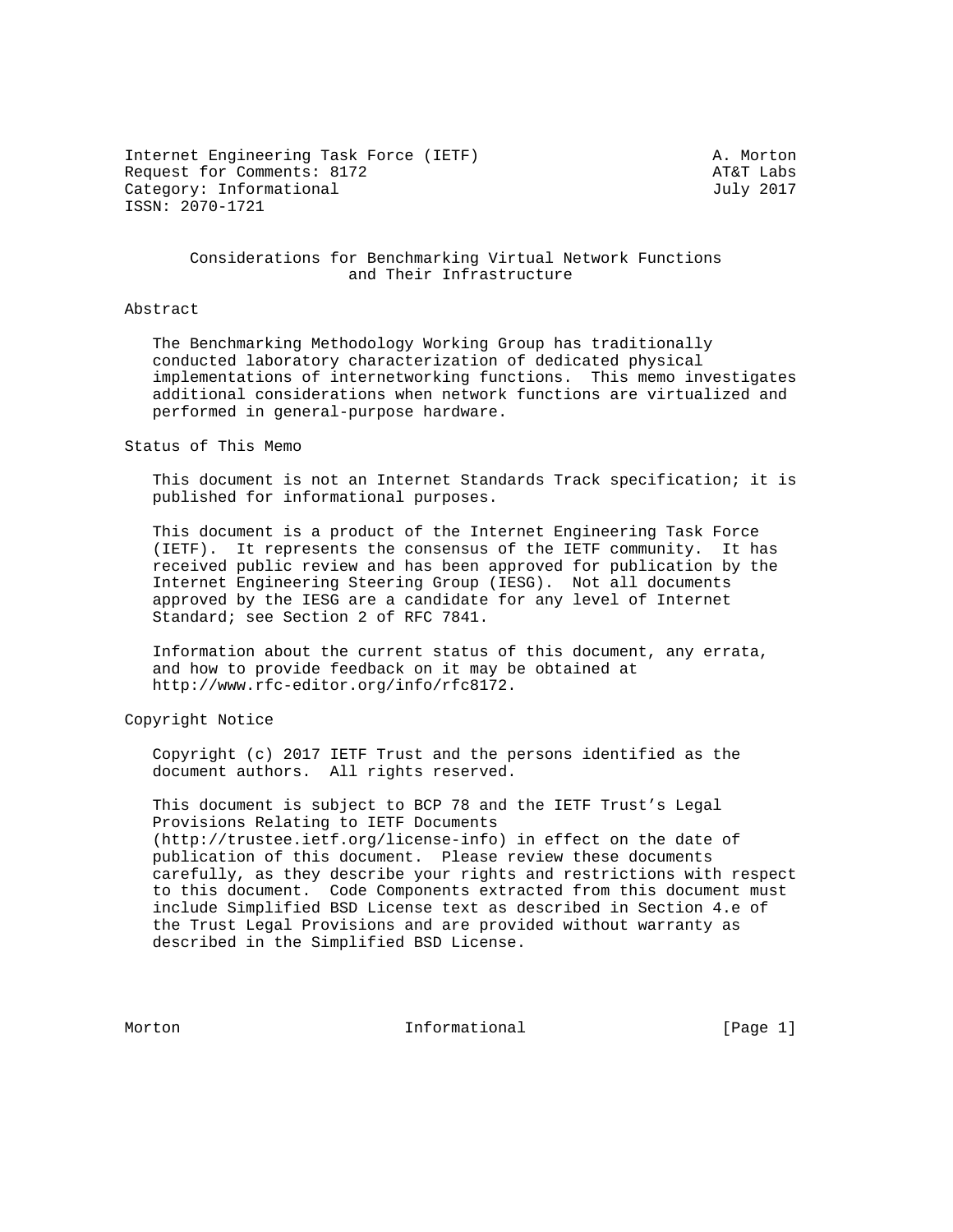Table of Contents

|                                                                                                                                                 |  |  |  | 2              |
|-------------------------------------------------------------------------------------------------------------------------------------------------|--|--|--|----------------|
| Requirements Language                                                                                                                           |  |  |  | 3              |
| 2.                                                                                                                                              |  |  |  | 4              |
| Considerations for Hardware and Testing<br>$\mathcal{E}$                                                                                        |  |  |  | $\overline{4}$ |
| 3.1.                                                                                                                                            |  |  |  | 4              |
| 3.2.<br>Configuration Parameters                                                                                                                |  |  |  | 5              |
|                                                                                                                                                 |  |  |  | 6              |
| Attention to Shared Resources<br>3.4.                                                                                                           |  |  |  | 7              |
| 4. Benchmarking Considerations                                                                                                                  |  |  |  | 8              |
| Comparison with Physical Network Functions<br>4.1.                                                                                              |  |  |  | 8              |
| Continued Emphasis on Black-Box Benchmarks<br>4.2.                                                                                              |  |  |  | 8              |
| New Benchmarks and Related Metrics<br>4.3.                                                                                                      |  |  |  | 9              |
| 4.4.<br>Assessment of Benchmark Coverage                                                                                                        |  |  |  | 10             |
|                                                                                                                                                 |  |  |  | 12             |
| 5.                                                                                                                                              |  |  |  | 12             |
| б.                                                                                                                                              |  |  |  | 13             |
| 7 <sup>1</sup><br>References<br>the contract of the contract of the contract of the contract of the contract of the contract of the contract of |  |  |  | 13             |
| Normative References<br>7 1                                                                                                                     |  |  |  | 13             |
| Informative References<br>7.2.                                                                                                                  |  |  |  | 14             |
| Acknowledgements                                                                                                                                |  |  |  | 15             |
| Author's Address<br>المنافر والمنافر والمنافر والمنافر والمنافر والمنافر والمنافر والمنافر والمنافر والمنافر والمنافر                           |  |  |  | 15             |

# 1. Introduction

 The Benchmarking Methodology Working Group (BMWG) has traditionally conducted laboratory characterization of dedicated physical implementations of internetworking functions (or physical network functions (PNFs)). The black-box benchmarks of throughput, latency, forwarding rates, and others have served our industry for many years. [RFC1242] and [RFC2544] are the cornerstones of the work.

 A set of service provider and vendor development goals has emerged: reduce costs while increasing flexibility of network devices and drastically reduce deployment time. Network Function Virtualization (NFV) has the promise to achieve these goals and therefore has garnered much attention. It now seems certain that some network functions will be virtualized following the success of cloud computing and virtual desktops supported by sufficient network path capacity, performance, and widespread deployment; many of the same techniques will help achieve NFV.

 In the context of Virtual Network Functions (VNFs), the supporting Infrastructure requires general-purpose computing systems, storage systems, networking systems, virtualization support systems (such as hypervisors), and management systems for the virtual and physical resources. There will be many potential suppliers of Infrastructure

Morton **Informational Informational** [Page 2]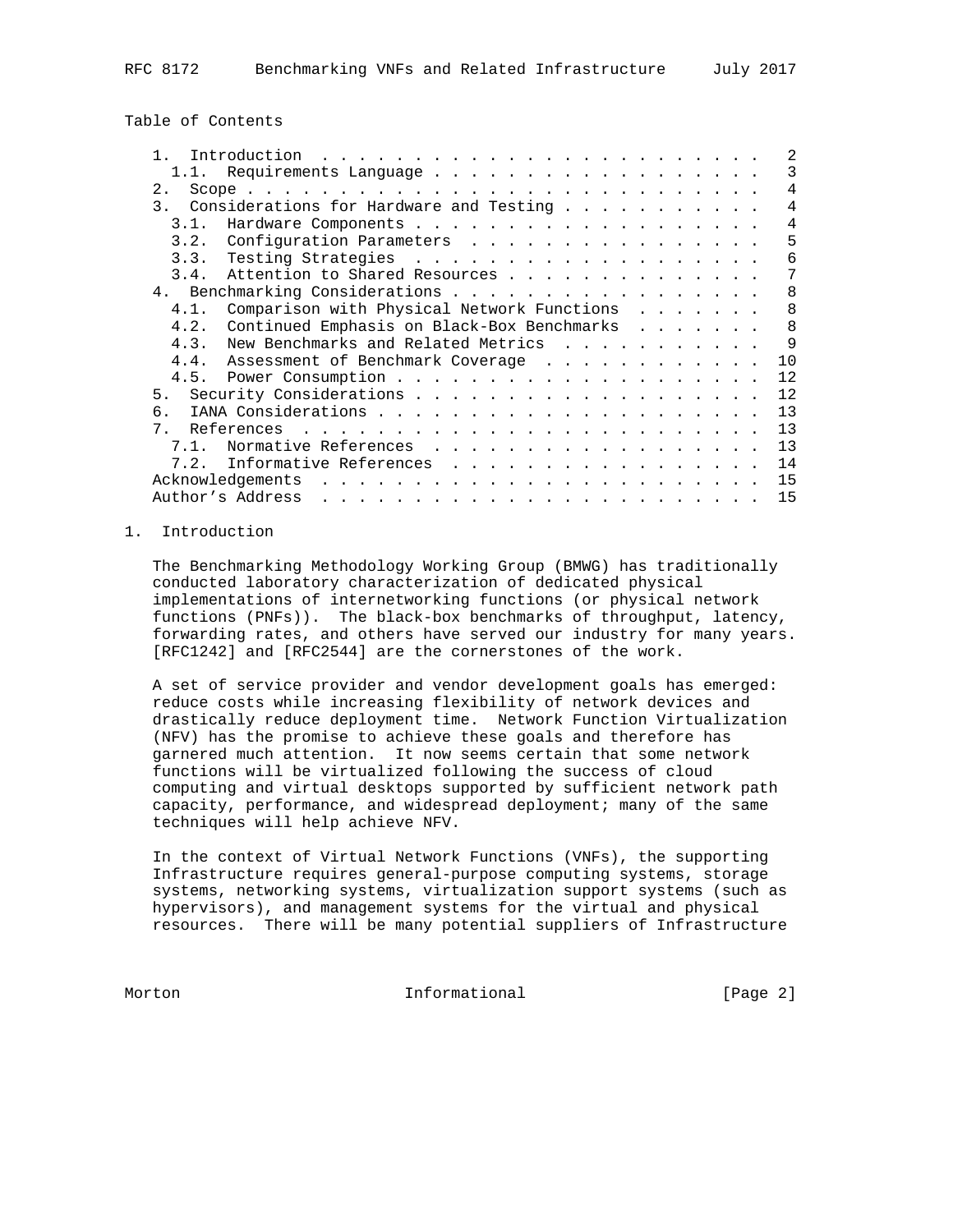systems and significant flexibility in configuring the systems for best performance. There are also many potential suppliers of VNFs, adding to the combinations possible in this environment. The separation of hardware and software suppliers has a profound implication on benchmarking activities: much more of the internal configuration of the black-box Device Under Test (DUT) must now be specified and reported with the results, to foster both repeatability and comparison testing at a later time.

 Consider the following user story as further background and motivation:

 I'm designing and building my NFV Infrastructure platform. The first steps were easy because I had a small number of categories of VNFs to support and the VNF vendor gave hardware recommendations that I followed. Now I need to deploy more VNFs from new vendors, and there are different hardware recommendations. How well will the new VNFs perform on my existing hardware? Which among several new VNFs in a given category are most efficient in terms of capacity they deliver? And, when I operate multiple categories of VNFs (and PNFs) \*concurrently\* on a hardware platform such that they share resources, what are the new performance limits, and what are the software design choices I can make to optimize my chosen hardware platform? Conversely, what hardware platform upgrades should I pursue to increase the capacity of these concurrently operating VNFs?

 See <http://www.etsi.org/technologies-clusters/technologies/nfv> for more background; the white papers there may be a useful starting place. The "NFV Performance & Portability Best Practices" document [NFV.PER001] is particularly relevant to BMWG. There are also documents available among the Approved ETSI NFV Specifications [Approved\_ETSI\_NFV], including documents describing Infrastructure performance aspects and service quality metrics, and drafts in the ETSI NFV Open Area [Draft\_ETSI\_NFV], which may also have relevance to benchmarking.

## 1.1. Requirements Language

 The key words "MUST", "MUST NOT", "REQUIRED", "SHALL", "SHALL NOT", "SHOULD", "SHOULD NOT", "RECOMMENDED", "NOT RECOMMENDED", "MAY", and "OPTIONAL" in this document are to be interpreted as described in BCP 14 [RFC2119] [RFC8174] when, and only when, they appear in all capitals, as shown here.

Morton **Informational Informational** [Page 3]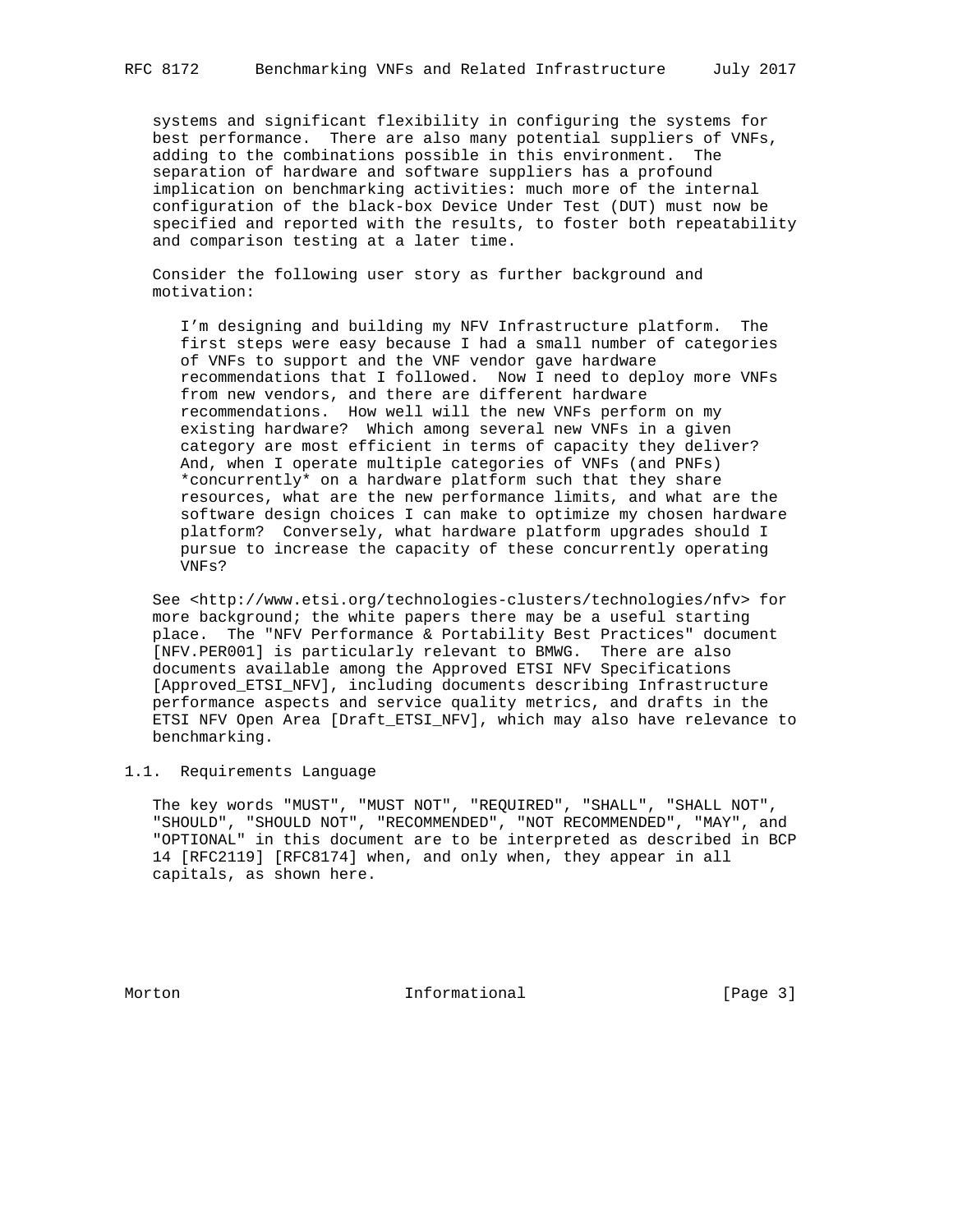#### 2. Scope

 At the time of this writing, BMWG is considering the new topic of Virtual Network Functions and related Infrastructure to ensure that common issues are recognized from the start; background materials from respective standards development organizations and Open Source development projects (e.g., IETF, ETSI NFV, and the Open Platform for Network Function Virtualization (OPNFV)) are being used.

 This memo investigates additional methodological considerations necessary when benchmarking VNFs instantiated and hosted in general purpose hardware, using bare metal hypervisors [BareMetal] or other isolation environments such as Linux containers. An essential consideration is benchmarking physical and Virtual Network Functions in the same way when possible, thereby allowing direct comparison. Benchmarking combinations of physical and virtual devices and functions in a System Under Test (SUT) is another topic of keen interest.

 A clearly related goal is investigating benchmarks for the capacity of a general-purpose platform to host a plurality of VNF instances. Existing networking technology benchmarks will also be considered for adaptation to NFV and closely associated technologies.

 A non-goal is any overlap with traditional computer benchmark development and their specific metrics (e.g., SPECmark suites such as SPEC CPU).

 A continued non-goal is any form of architecture development related to NFV and associated technologies in BMWG, consistent with all chartered work since BMWG began in 1989.

3. Considerations for Hardware and Testing

 This section lists the new considerations that must be addressed to benchmark VNF(s) and their supporting Infrastructure. The SUT is composed of the hardware platform components, the VNFs installed, and many other supporting systems. It is critical to document all aspects of the SUT to foster repeatability.

3.1. Hardware Components

 The following new hardware components will become part of the test setup:

 1. High-volume server platforms (general-purpose, possibly with virtual technology enhancements)

Morton **Informational Informational** [Page 4]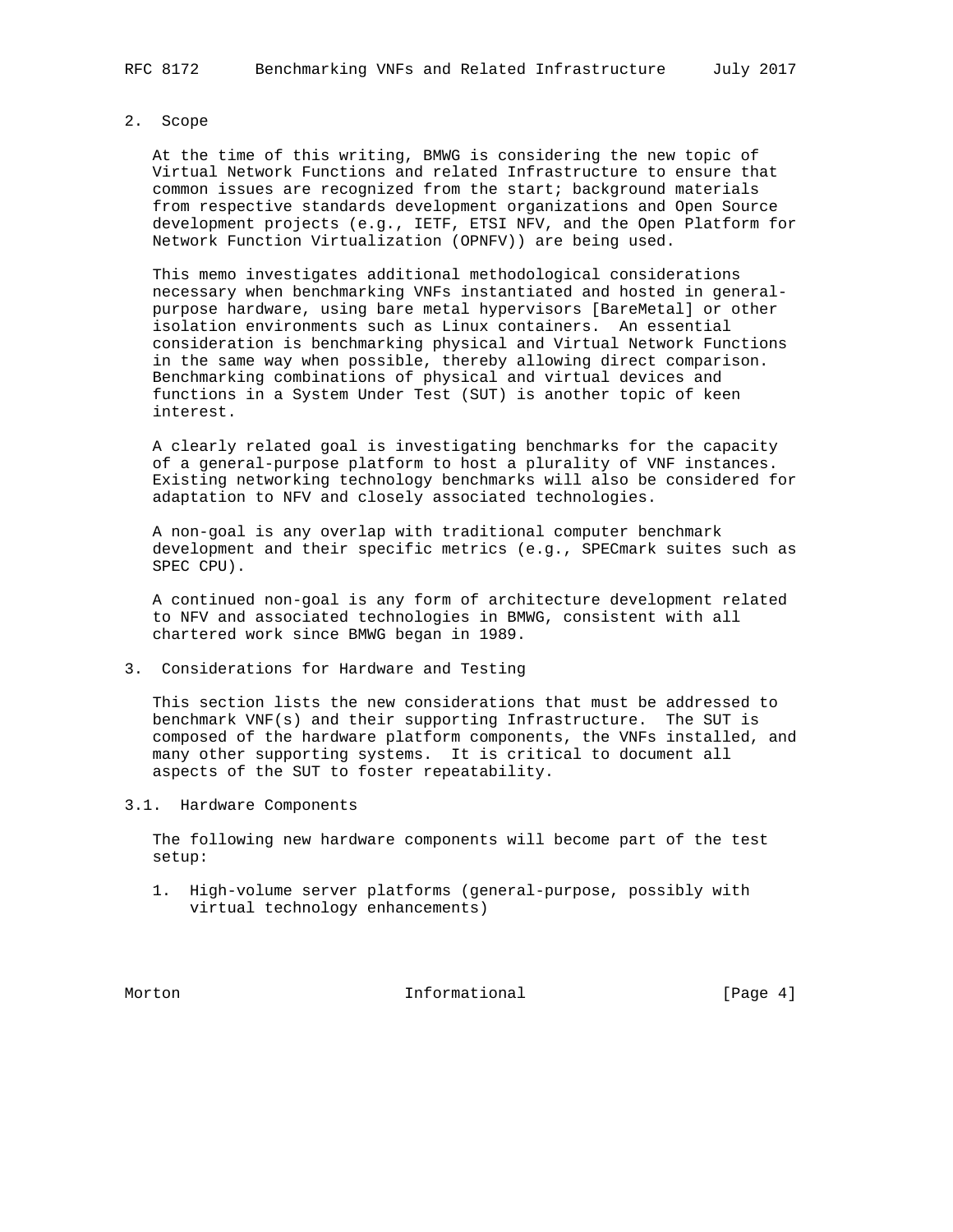- 2. Storage systems with large capacity, high speed, and high reliability
- 3. Network interface ports specially designed for efficient service of many virtual Network Interface Cards (NICs)
- 4. High-capacity Ethernet switches

 The components above are subjects for development of specialized benchmarks that focus on the special demands of network function deployment.

 Labs conducting comparisons of different VNFs may be able to use the same hardware platform over many studies, until the steady march of innovations overtakes their capabilities (as happens with the lab's traffic generation and testing devices today).

3.2. Configuration Parameters

 It will be necessary to configure and document the settings for the entire general-purpose platform to ensure repeatability and foster future comparisons, including, but clearly not limited to, the following:

- o number of server blades (shelf occupation)
- o CPUs
- o caches
- o memory
- o storage system
- o I/O

 as well as configurations that support the devices that host the VNF itself:

- o Hypervisor (or other forms of virtual function hosting)
- o Virtual Machine (VM)
- o Infrastructure virtual network (which interconnects virtual machines with physical network interfaces or with each other through virtual switches, for example)

Morton **Informational Informational** [Page 5]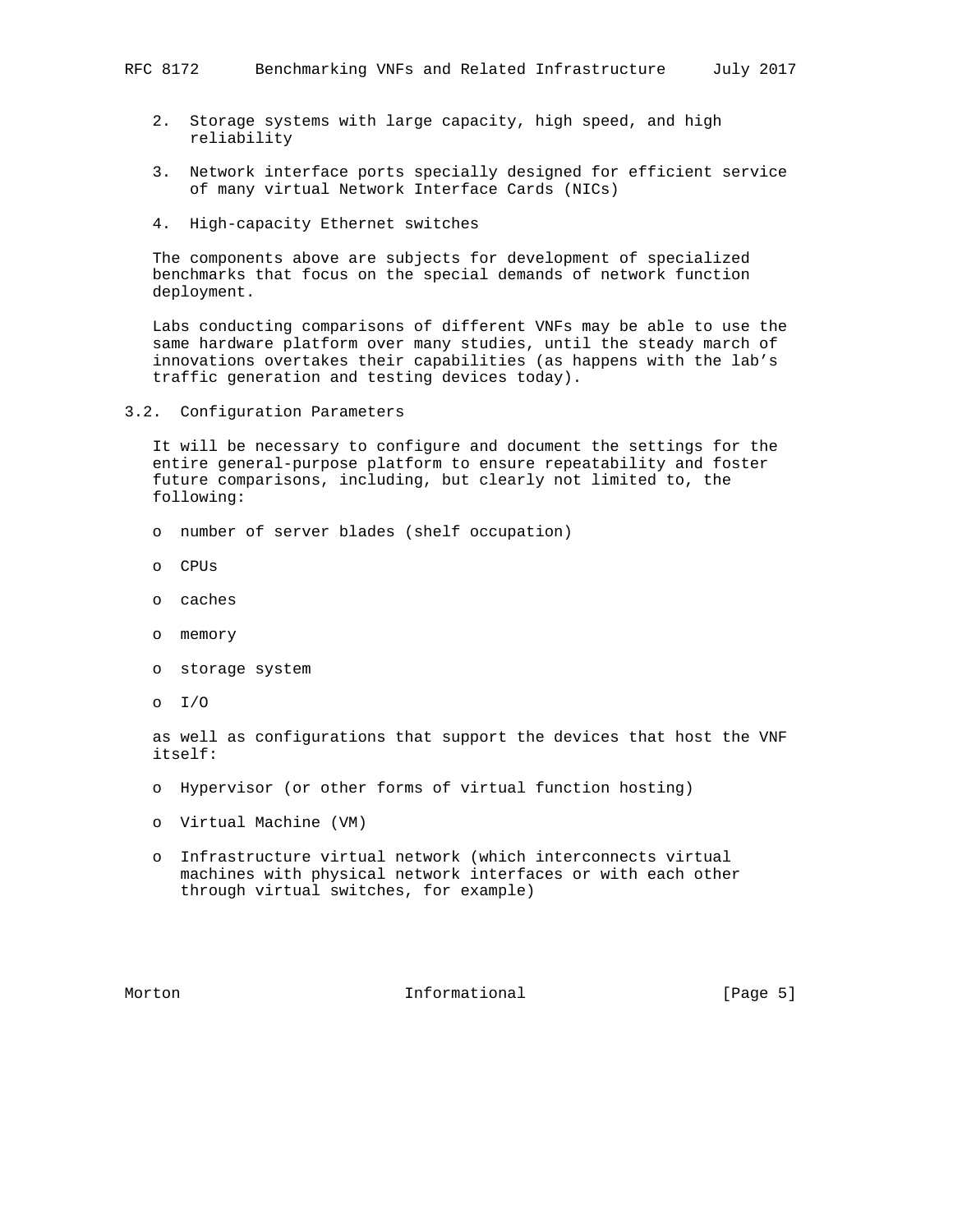and finally, the VNF itself, with items such as:

- o specific function being implemented in VNF
- o reserved resources for each function (e.g., CPU pinning and Non- Uniform Memory Access (NUMA) node assignment)
- o number of VNFs (or sub-VNF components, each with its own VM) in the service function chain (see Section 1.1 of [RFC7498] for a definition of service function chain)
- o number of physical interfaces and links transited in the service function chain

 In the physical device benchmarking context, most of the corresponding Infrastructure configuration choices were determined by the vendor. Although the platform itself is now one of the configuration variables, it is important to maintain emphasis on the networking benchmarks and capture the platform variables as input factors.

# 3.3. Testing Strategies

 The concept of characterizing performance at capacity limits may change. For example:

- 1. It may be more representative of system capacity to characterize the case where the VMs hosting the VNFs are operating at 50% utilization and therefore sharing the "real" processing power across many VMs.
- 2. Another important test case stems from the need to partition (or isolate) network functions. A noisy neighbor (VM hosting a VNF in an infinite loop) would ideally be isolated; the performance of other VMs would continue according to their specifications, and tests would evaluate the degree of isolation.
- 3. System errors will likely occur as transients, implying a distribution of performance characteristics with a long tail (like latency) and leading to the need for longer-term tests of each set of configuration and test parameters.
- 4. The desire for elasticity and flexibility among network functions will include tests where there is constant flux in the number of VM instances, the resources the VMs require, and the setup/ teardown of network paths that support VM connectivity. Requests for and instantiation of new VMs, along with releases for VMs hosting VNFs that are no longer needed, would be a normal

Morton **Informational Informational** [Page 6]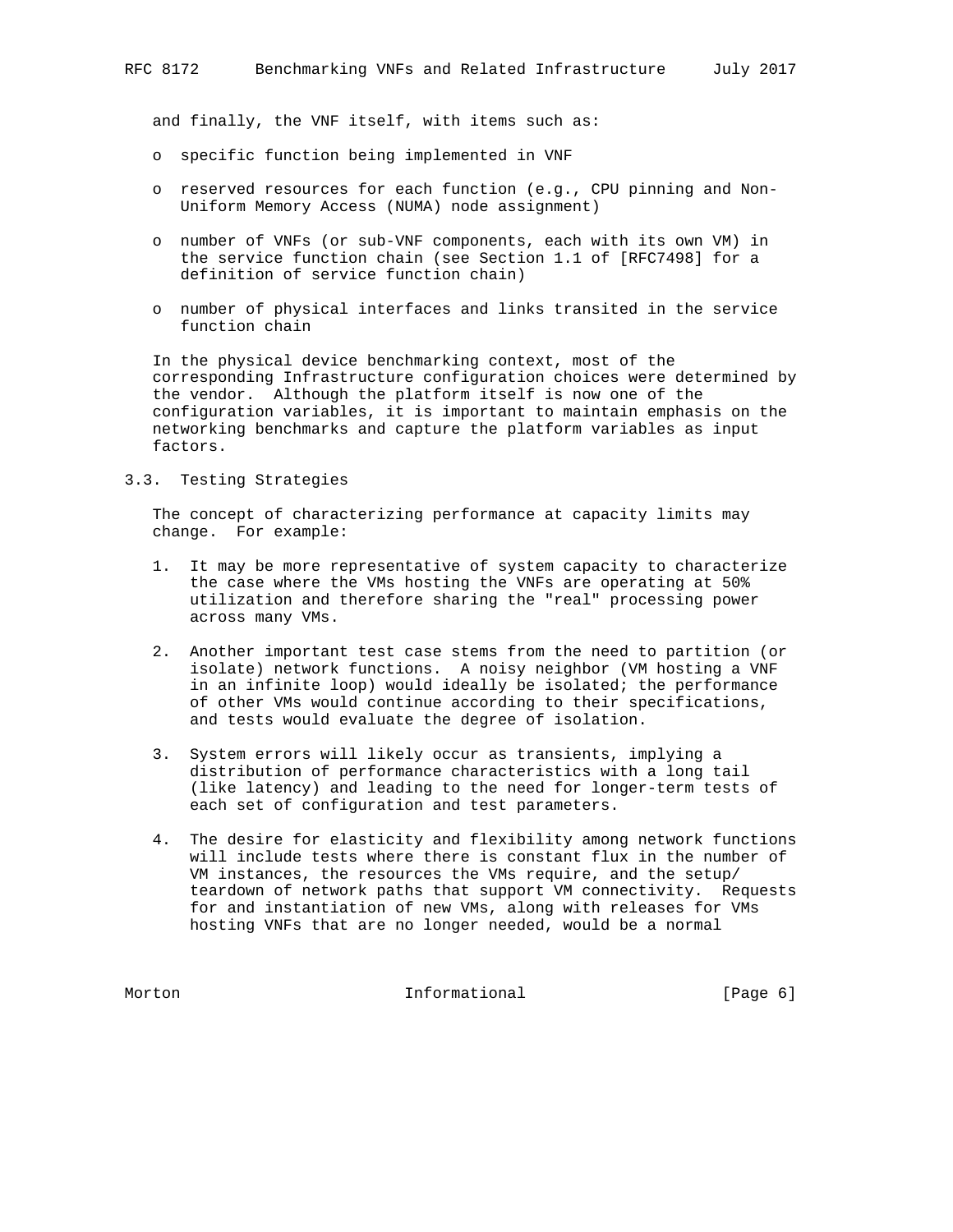operational condition. In other words, benchmarking should include scenarios with production life-cycle management of VMs and their VNFs and network connectivity in progress, including VNF scaling up/down operations, as well as static configurations.

- 5. All physical things can fail, and benchmarking efforts can also examine recovery aided by the virtual architecture with different approaches to resiliency.
- 6. The sheer number of test conditions and configuration combinations encourage increased efficiency, including automated testing arrangements, combination sub-sampling through an understanding of inter-relationships, and machine-readable test results.
- 3.4. Attention to Shared Resources

 Since many components of the new NFV Infrastructure are virtual, test setup design must have prior knowledge of interactions/dependencies within the various resource domains in the SUT. For example, a virtual machine performing the role of a traditional tester function, such as generating and/or receiving traffic, should avoid sharing any SUT resources with the DUT. Otherwise, the results will have unexpected dependencies not encountered in physical device benchmarking.

 Note that the term "tester" has traditionally referred to devices dedicated to testing in BMWG literature. In this new context, "tester" additionally refers to functions dedicated to testing, which may be either virtual or physical. "Tester" has never referred to the individuals performing the tests.

 The possibility to use shared resources in test design while producing useful results remains one of the critical challenges to overcome. Benchmarking setups may designate isolated resources for the DUT and other critical support components (such as the host/ kernel) as the first baseline step and add other loading processes. The added complexity of each setup leads to shared-resource testing scenarios, where the characteristics of the competing load (in terms of memory, storage, and CPU utilization) will directly affect the benchmarking results (and variability of the results), but the results should reconcile with the baseline.

 The physical test device remains a solid foundation to compare with results using combinations of physical and virtual test functions or results using only virtual testers when necessary to assess virtual interfaces and other virtual functions.

Morton **Informational Informational** [Page 7]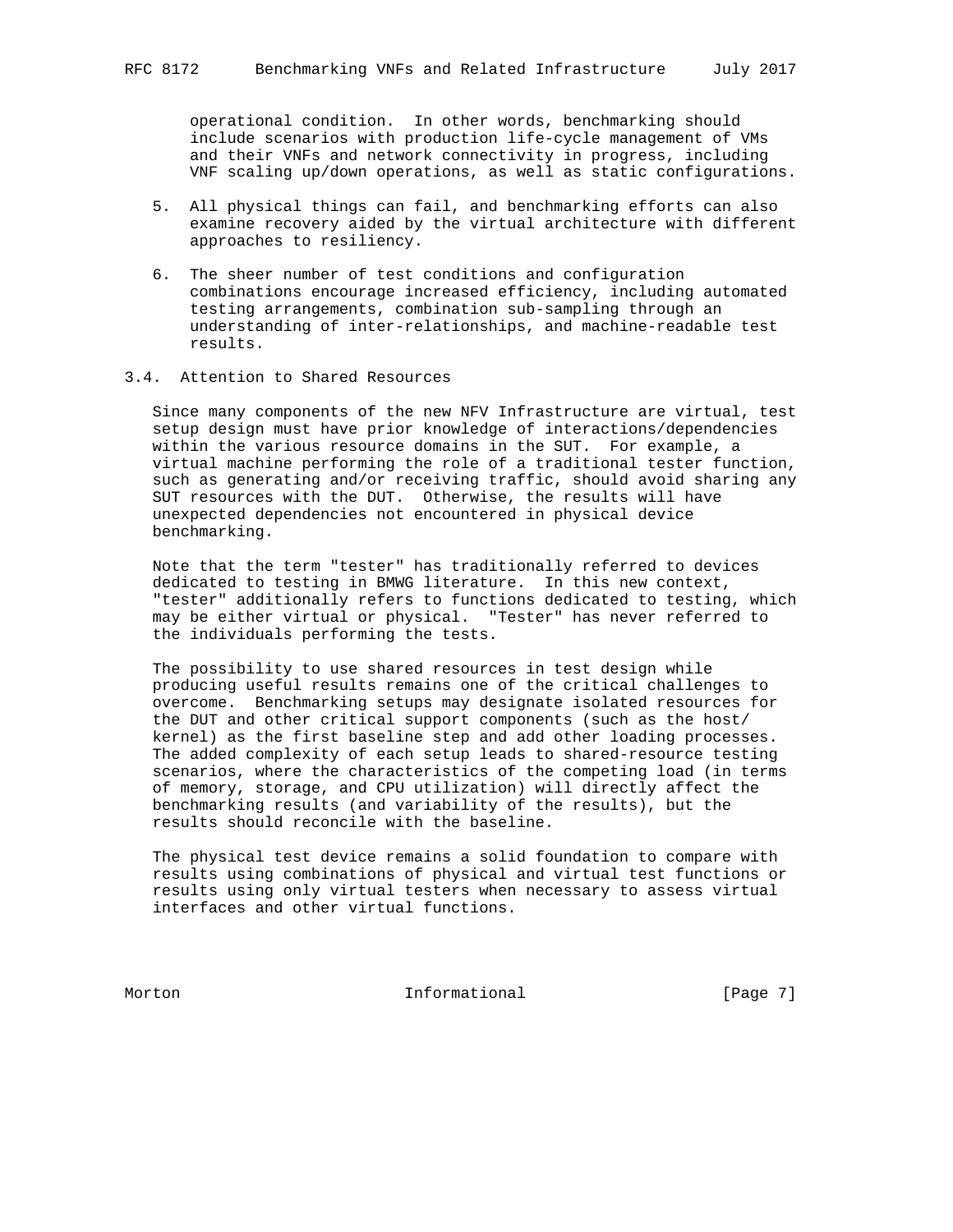# 4. Benchmarking Considerations

 This section discusses considerations related to benchmarks applicable to VNFs and their associated technologies.

4.1. Comparison with Physical Network Functions

 In order to compare the performance of VNFs and system implementations with their physical counterparts, identical benchmarks must be used. Since BMWG has already developed specifications for many network functions, there will be re-use of existing benchmarks through references, while allowing for the possibility of benchmark curation during development of new methodologies. Consideration should be given to quantifying the number of parallel VNFs required to achieve comparable scale/capacity with a given physical device or whether some limit of scale was reached before the VNFs could achieve the comparable level. Again, implementation based on different hypervisors or other virtual function hosting remain as critical factors in performance assessment.

4.2. Continued Emphasis on Black-Box Benchmarks

 When the network functions under test are based on open-source code, there may be a tendency to rely on internal measurements to some extent, especially when the externally observable phenomena only support an inference of internal events (such as routing protocol convergence observed in the data plane). Examples include CPU/Core utilization, network utilization, storage utilization, and memory committed/used. These "white-box" metrics provide one view of the resource footprint of a VNF. Note that the resource utilization metrics do not easily match the 3x4 Matrix, described in Section 4.4.

 However, external observations remain essential as the basis for benchmarks. Internal observations with fixed specification and interpretation may be provided in parallel (as auxiliary metrics), to assist the development of operations procedures when the technology is deployed, for example. Internal metrics and measurements from open-source implementations may be the only direct source of performance results in a desired dimension, but corroborating external observations are still required to assure the integrity of measurement discipline was maintained for all reported results.

 A related aspect of benchmark development is where the scope includes multiple approaches to a common function under the same benchmark. For example, there are many ways to arrange for activation of a network path between interface points, and the activation times can be compared if the start-to-stop activation interval has a generic

Morton **Informational Informational** [Page 8]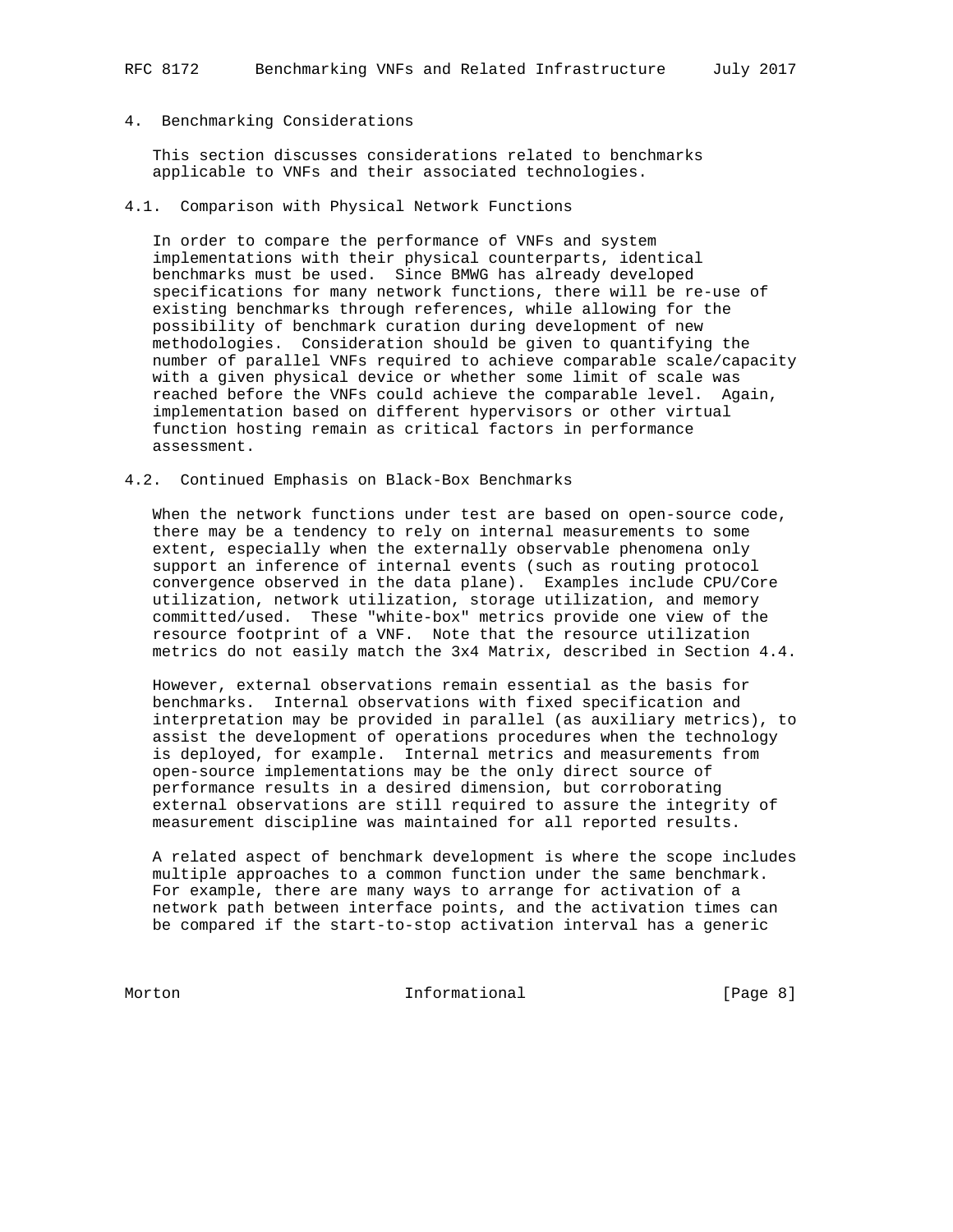and unambiguous definition. Thus, generic benchmark definitions are preferred over technology/protocol-specific definitions where possible.

4.3. New Benchmarks and Related Metrics

 There will be new classes of benchmarks needed for network design and assistance when developing operational practices (possibly automated management and orchestration of deployment scale). Examples follow in the paragraphs below, many of which are prompted by the goals of increased elasticity and flexibility of the network functions, along with reduced deployment times.

- o Time to deploy VNFs: In cases where the general-purpose hardware is already deployed and ready for service, it is valuable to know the response time when a management system is tasked with "standing up" 100s of virtual machines and the VNFs they will host.
- o Time to migrate VNFs: In cases where a rack or shelf of hardware must be removed from active service, it is valuable to know the response time when a management system is tasked with "migrating" some number of virtual machines and the VNFs they currently host to alternate hardware that will remain in service.
- o Time to create a virtual network in the general-purpose Infrastructure: This is a somewhat simplified version of existing benchmarks for convergence time, in that the process is initiated by a request from (centralized or distributed) control, rather than inferred from network events (link failure). The successful response time would remain dependent on data-plane observations to confirm that the network is ready to perform.
- o Effect of verification measurements on performance: A complete VNF, or something as simple as a new policy to implement in a VNF, is implemented. The action to verify instantiation of the VNF or policy could affect performance during normal operation.

 Also, it appears to be valuable to measure traditional packet transfer performance metrics during the assessment of traditional and new benchmarks, including metrics that may be used to support service engineering such as the spatial composition metrics found in [RFC6049]. Examples include mean one-way delay in Section 4.1 of [RFC6049], Packet Delay Variation (PDV) in [RFC5481], and Packet Reordering [RFC4737] [RFC4689].

Morton **Informational Informational** [Page 9]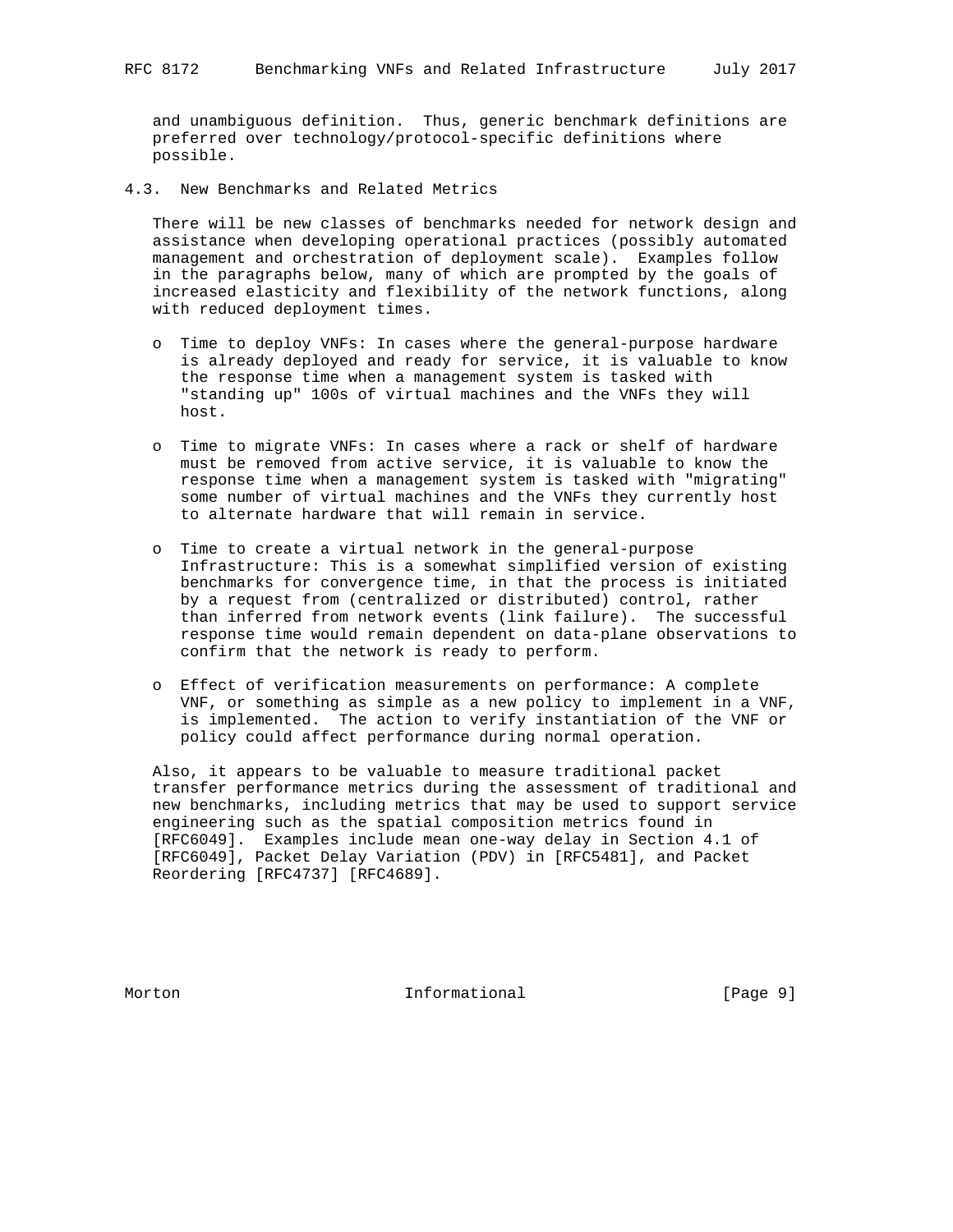## 4.4. Assessment of Benchmark Coverage

 It can be useful to organize benchmarks according to their applicable life-cycle stage and the performance criteria they were designed to assess. The table below (derived from [X3.102]) provides a way to organize benchmarks such that there is a clear indication of coverage for the intersection of life-cycle stages and performance criteria.

|               | SPEED | ACCURACY | RELIABILITY |
|---------------|-------|----------|-------------|
| Activation    |       |          |             |
| Operation     |       |          |             |
| De-activation |       |          |             |

 For example, the "Time to deploy VNFs" benchmark described above would be placed in the intersection of Activation and Speed, making it clear that there are other potential performance criteria to benchmark, such as the "percentage of unsuccessful VM/VNF stand-ups" in a set of 100 attempts. This example emphasizes that the Activation and De-activation life-cycle stages are key areas for NFV and related Infrastructure and encourages expansion beyond traditional benchmarks for normal operation. Thus, reviewing the benchmark coverage using this table (sometimes called the 3x3 Matrix) can be a worthwhile exercise in BMWG.

 In one of the first applications of the 3x3 Matrix in BMWG [SDN-BENCHMARK], we discovered that metrics on measured size, capacity, or scale do not easily match one of the three columns above. Following discussion, this was resolved in two ways:

 o Add a column, Scale, for use when categorizing and assessing the coverage of benchmarks (without measured results). An example of this use is found in [OPNFV-BENCHMARK] (and a variation may be found in [SDN-BENCHMARK]). This is the 3x4 Matrix.

Morton **Informational** [Page 10]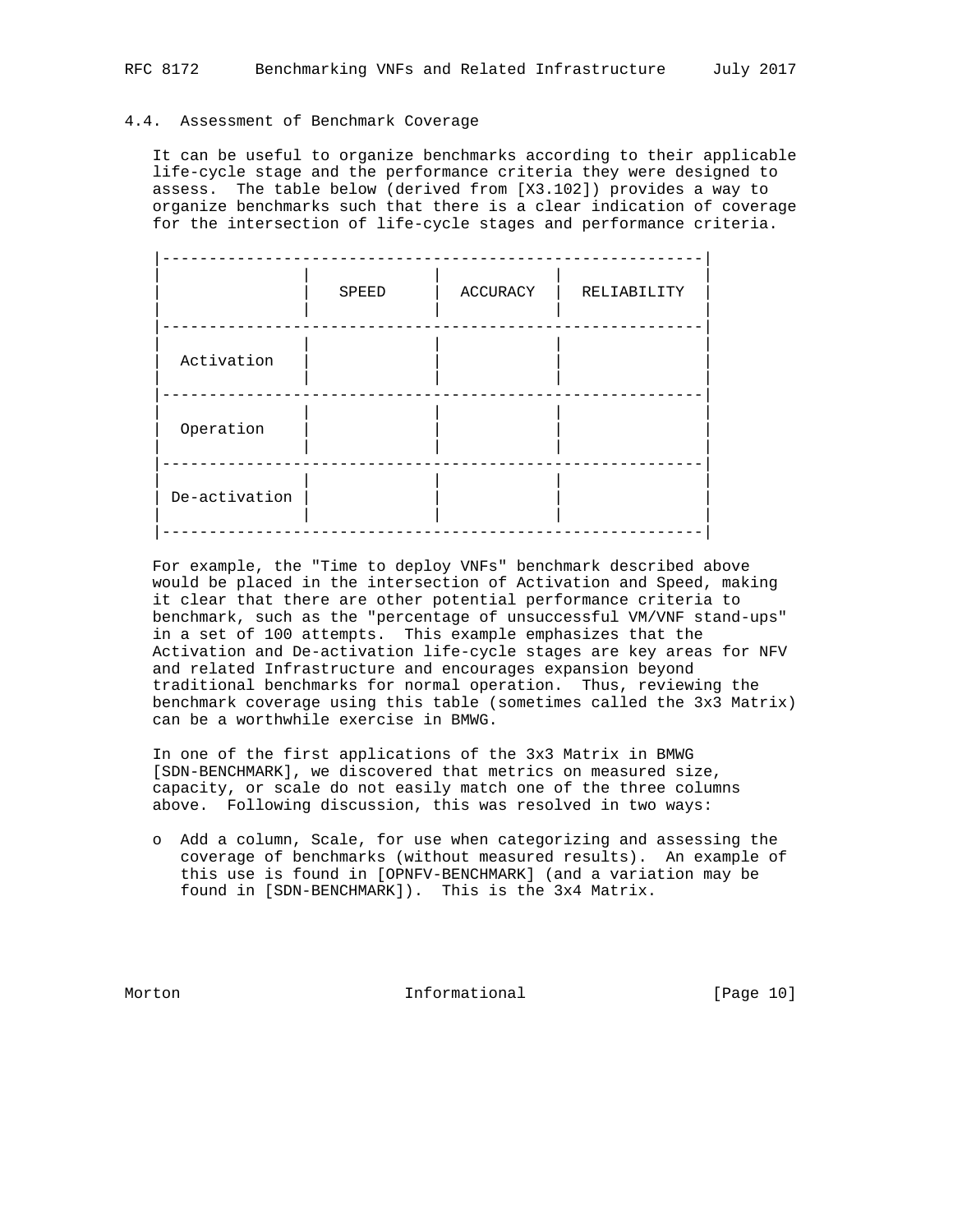o If using the matrix to report results in an organized way, keep size, capacity, and scale metrics separate from the 3x3 Matrix and incorporate them in the report with other qualifications of the results.

 Note that the resource utilization (e.g., CPU) metrics do not fit in the matrix. They are not benchmarks, and omitting them confirms their status as auxiliary metrics. Resource assignments are configuration parameters, and these are reported separately.

 This approach encourages use of the 3x3 Matrix to organize reports of results, where the capacity at which the various metrics were measured could be included in the title of the matrix (and results for multiple capacities would result in separate 3x3 Matrices, if there were sufficient measurements/results to organize in that way).

 For example, results for each VM and VNF could appear in the 3x3 Matrix, organized to illustrate resource occupation (CPU Cores) in a particular physical computing system, as shown below.



Morton **Informational Informational** [Page 11]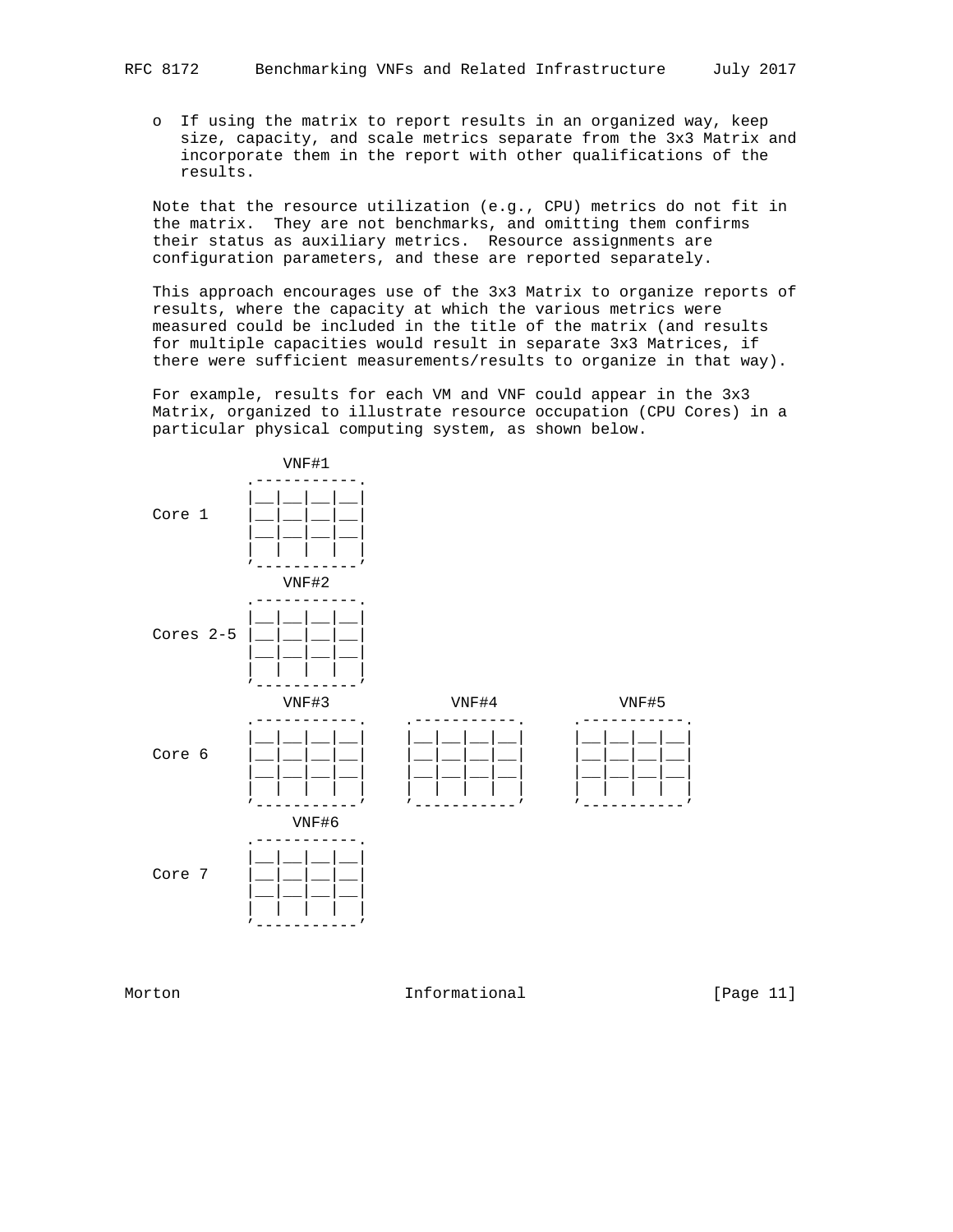The combination of tables above could be built incrementally, beginning with VNF#1 and one Core, then adding VNFs according to their supporting Core assignments. X-Y plots of critical benchmarks would also provide insight to the effect of increased hardware utilization. All VNFs might be of the same type, or to match a production environment, there could be VNFs of multiple types and categories. In this figure, VNFs #3-#5 are assumed to require small CPU resources, while VNF#2 requires four Cores to perform its function.

## 4.5. Power Consumption

 Although there is incomplete work to benchmark physical network function power consumption in a meaningful way, the desire to measure the physical Infrastructure supporting the virtual functions only adds to the need. Both maximum power consumption and dynamic power consumption (with varying load) would be useful. The Intelligent Platform Management Interface (IPMI) standard [IPMI2.0] has been implemented by many manufacturers and supports measurement of instantaneous energy consumption.

 To assess the instantaneous energy consumption of virtual resources, it may be possible to estimate the value using an overall metric based on utilization readings, according to [NFVIaas-FRAMEWORK].

5. Security Considerations

 Benchmarking activities as described in this memo are limited to technology characterization of a DUT/SUT using controlled stimuli in a laboratory environment, with dedicated address space and the constraints specified in the sections above.

 The benchmarking network topology will be an independent test setup and MUST NOT be connected to devices that may forward the test traffic into a production network or misroute traffic to the test management network.

 Further, benchmarking is performed on a "black-box" basis, relying solely on measurements observable external to the DUT/SUT.

 Special capabilities SHOULD NOT exist in the DUT/SUT specifically for benchmarking purposes. Any implications for network security arising from the DUT/SUT SHOULD be identical in the lab and in production networks.

Morton **Informational Informational** [Page 12]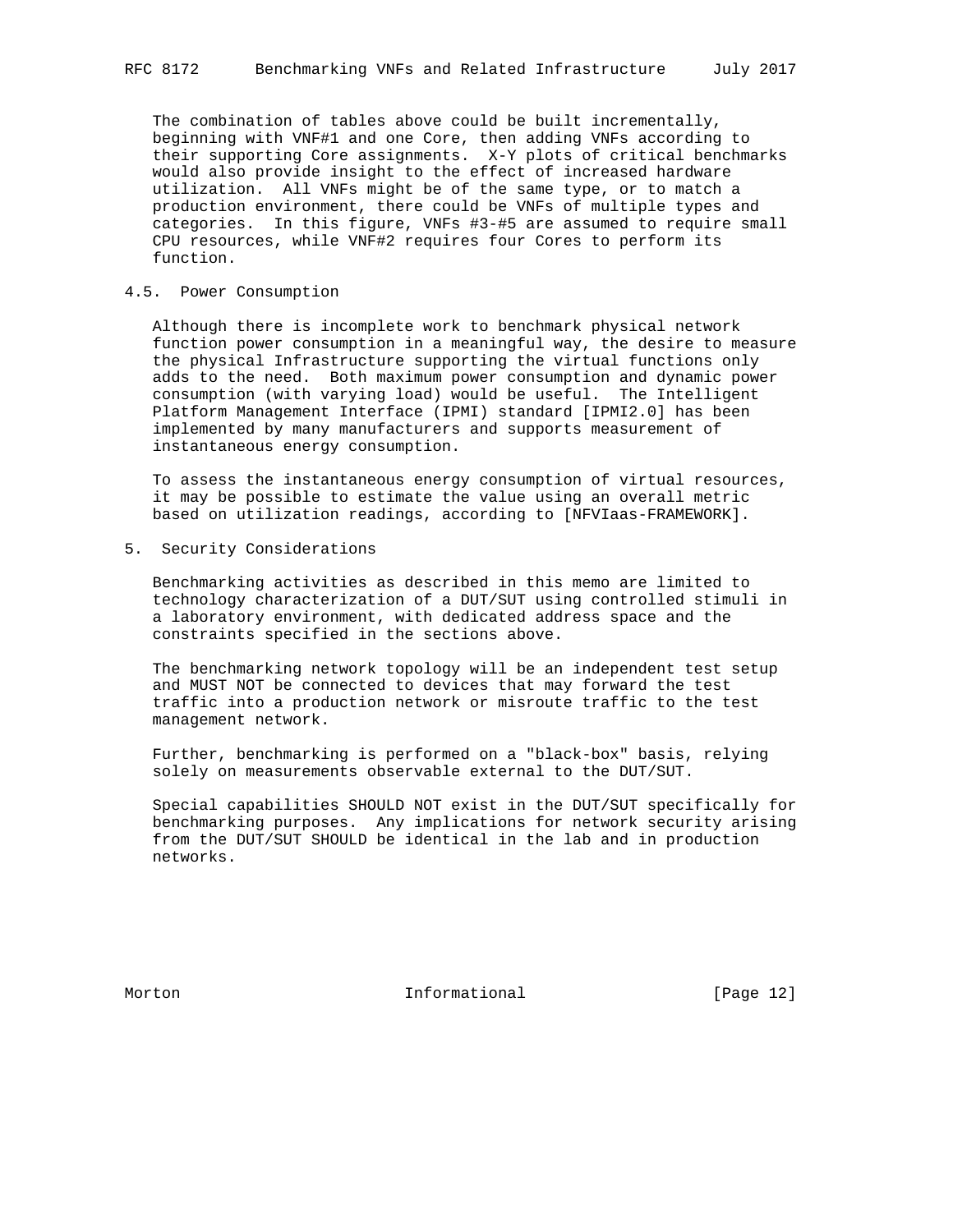# 6. IANA Considerations

This document does not require any IANA actions.

## 7. References

7.1. Normative References

[NFV.PER001]

 ETSI, "Network Function Virtualization: Performance & Portability Best Practices", ETSI GS NFV-PER 001, V1.1.2, December 2014.

- [RFC2119] Bradner, S., "Key words for use in RFCs to Indicate Requirement Levels", BCP 14, RFC 2119, DOI 10.17487/RFC2119, March 1997, <http://www.rfc-editor.org/info/rfc2119>.
- [RFC2544] Bradner, S. and J. McQuaid, "Benchmarking Methodology for Network Interconnect Devices", RFC 2544, DOI 10.17487/RFC2544, March 1999, <http://www.rfc-editor.org/info/rfc2544>.
- [RFC4689] Poretsky, S., Perser, J., Erramilli, S., and S. Khurana, "Terminology for Benchmarking Network-layer Traffic Control Mechanisms", RFC 4689, DOI 10.17487/RFC4689, October 2006, <http://www.rfc-editor.org/info/rfc4689>.
- [RFC4737] Morton, A., Ciavattone, L., Ramachandran, G., Shalunov, S., and J. Perser, "Packet Reordering Metrics", RFC 4737, DOI 10.17487/RFC4737, November 2006, <http://www.rfc-editor.org/info/rfc4737>.
- [RFC7498] Quinn, P., Ed. and T. Nadeau, Ed., "Problem Statement for Service Function Chaining", RFC 7498, DOI 10.17487/RFC7498, April 2015, <http://www.rfc-editor.org/info/rfc7498>.
- [RFC8174] Leiba, B., "Ambiguity of Uppercase vs Lowercase in RFC 2119 Key Words", BCP 14, RFC 8174, DOI 10.17487/RFC8174, May 2017, <http://www.rfc-editor.org/info/rfc8174>.

Morton **Informational Informational** [Page 13]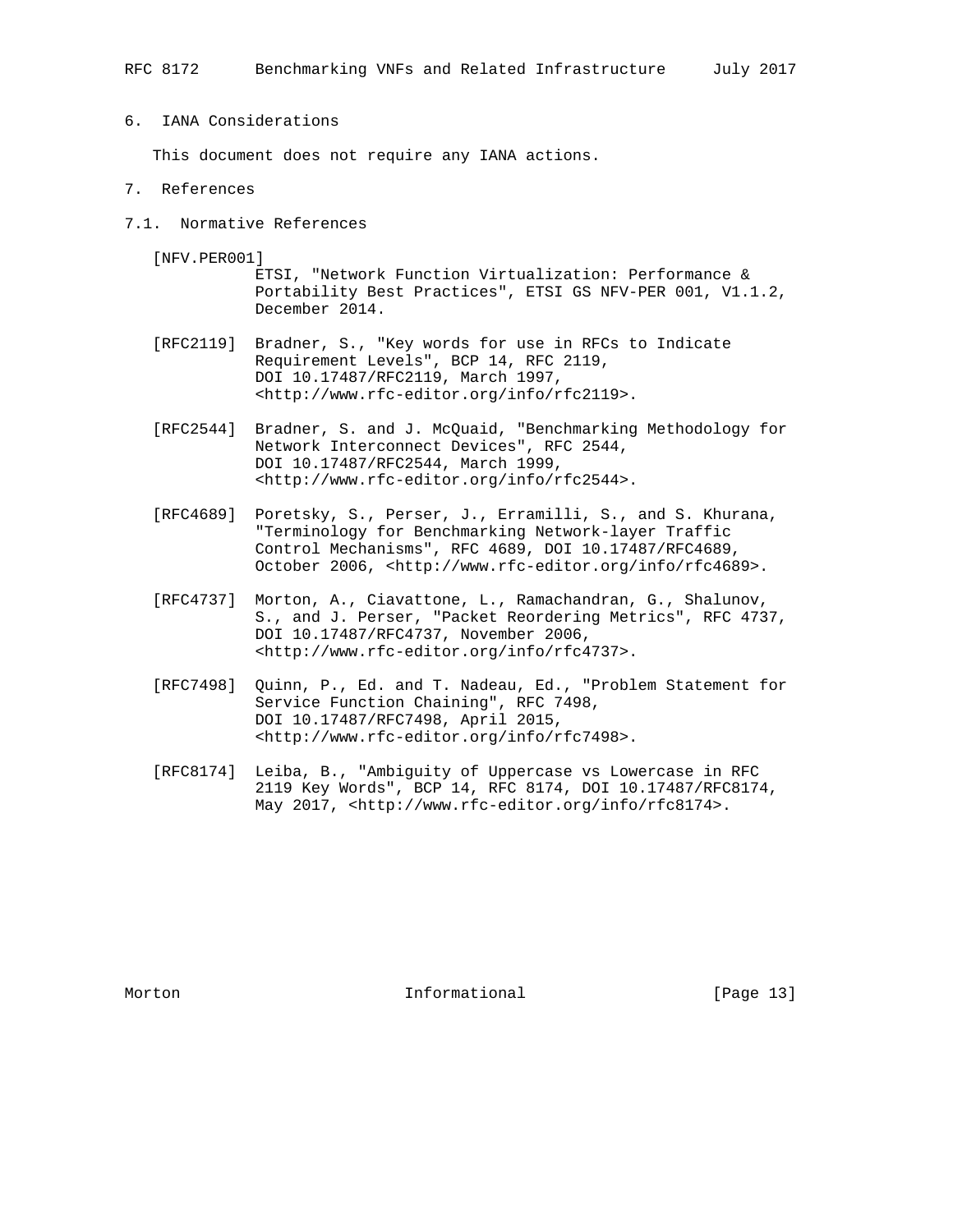# 7.2. Informative References

[Approved\_ETSI\_NFV]

 ETSI, Network Functions Virtualisation Technical Committee, "ETSI NFV", <http://www.etsi.org/standards-search>.

#### [BareMetal]

 Popek, G. and R. Goldberg, "Formal requirements for virtualizable third generation architectures", Communications of the ACM, Volume 17, Issue 7, Pages 412-421, DOI 10.1145/361011.361073, July 1974.

### [Draft\_ETSI\_NFV]

 ETSI, "Network Functions Virtualisation: Specifications", <http://www.etsi.org/technologies-clusters/technologies/ nfv>.

- [IPMI2.0] Intel Corporation, Hewlett-Packard Company, NEC Corporation, and Dell Inc., "Intelligent Platform Management Interface Specification v2.0 (with latest errata)", April 2015, <http://www.intel.com/content/dam/www/public/us/en/ documents/specification-updates/ipmi-intelligent-platform mgt-interface-spec-2nd-gen-v2-0-spec-update.pdf>.
- [NFVIaas-FRAMEWORK]

 Krishnan, R., Figueira, N., Krishnaswamy, D., Lopez, D., Wright, S., Hinrichs, T., Krishnaswamy, R., and A. Yerra, "NFVIaaS Architectural Framework for Policy Based Resource Placement and Scheduling", Work in Progress, draft-krishnan-nfvrg-policy-based-rm-nfviaas-06, March 2016.

## [OPNFV-BENCHMARK]

 Tahhan, M., O'Mahony, B., and A. Morton, "Benchmarking Virtual Switches in OPNFV", Work in Progress, draft-ietf-bmwg-vswitch-opnfv-04, June 2017.

- [RFC1242] Bradner, S., "Benchmarking Terminology for Network Interconnection Devices", RFC 1242, DOI 10.17487/RFC1242, July 1991, <http://www.rfc-editor.org/info/rfc1242>.
- [RFC5481] Morton, A. and B. Claise, "Packet Delay Variation Applicability Statement", RFC 5481, DOI 10.17487/RFC5481, March 2009, <http://www.rfc-editor.org/info/rfc5481>.

Morton **Informational Informational** [Page 14]